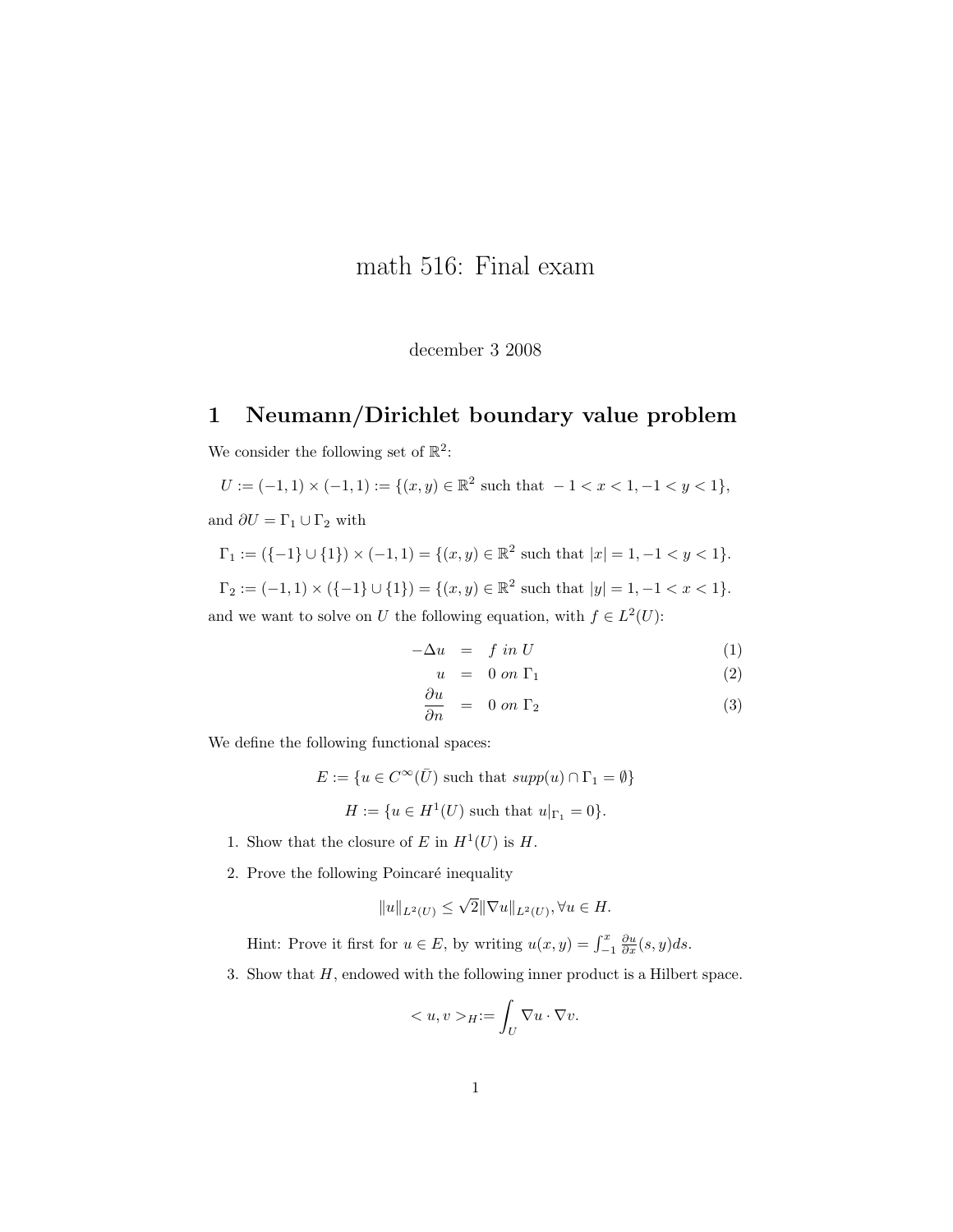4.  $u \in H$  is said to be a weak solution of (1) with the boundary conditions  $(2),(3)$  if we have

$$
\int_{U} \nabla u \cdot \nabla v = \int_{U} fv, \forall v \in H. \tag{4}
$$

Prove that if  $u \in C^2(\overline{U})$  verifies (4), then u is a strong solution of (1) with the boundary conditions  $(2),(3)$ .

- 5. Show that  $\forall f \in L^2(U)$  there exists a unique weak solution of (4).
- 6. Show that  $T : L^2(U) \to L^2(U)$  such that  $T(f)$  is a the unique weak solution of (4), is a linear compact application.

## 2 Nonlinear problem

We consider here the same PDE, except that this time  $f$  depends on  $u$ :

$$
-\Delta u = f(u) in U
$$
  
\n
$$
u = 0 on \Gamma_1
$$
  
\n
$$
\frac{\partial u}{\partial n} = 0 on \Gamma_2,
$$
\n(5)

with  $f \in C^{\infty}(\mathbb{R})$  and lipschitz  $(\|f'\|_{L^{\infty}(\mathbb{R})} < +\infty)$ . u is a weak solution of (5) with boundary conditions  $(2),(3)$  if

$$
\int_{U} \nabla u \cdot \nabla v = \int_{U} f(u)v, \forall v \in H.
$$
\n(6)

In the whole problem, we consider that  $f$  verifies the following condition:

$$
||f'||_{L^{\infty}(\mathbb{R})} < \frac{1}{2}.
$$
\n
$$
(7)
$$

1. Show that u is a weak solution of  $(6)$  if and only if u is a critical point of  $I: H \to \mathbb{R}$  defined by

$$
I(u) = \int_U \frac{|\nabla u|^2}{2} - F(u),
$$

with  $F' = f$  and  $F(0) = 0$ .

- 2. Prove that  $I$  is coercive and bounded below. (You can use the Poincaré inequality proved in the first problem).
- 3. Show that  $I$  is weakly lower semi continuous on  $H$ .
- 4. Prove that there exists at least one weak solution of (6).